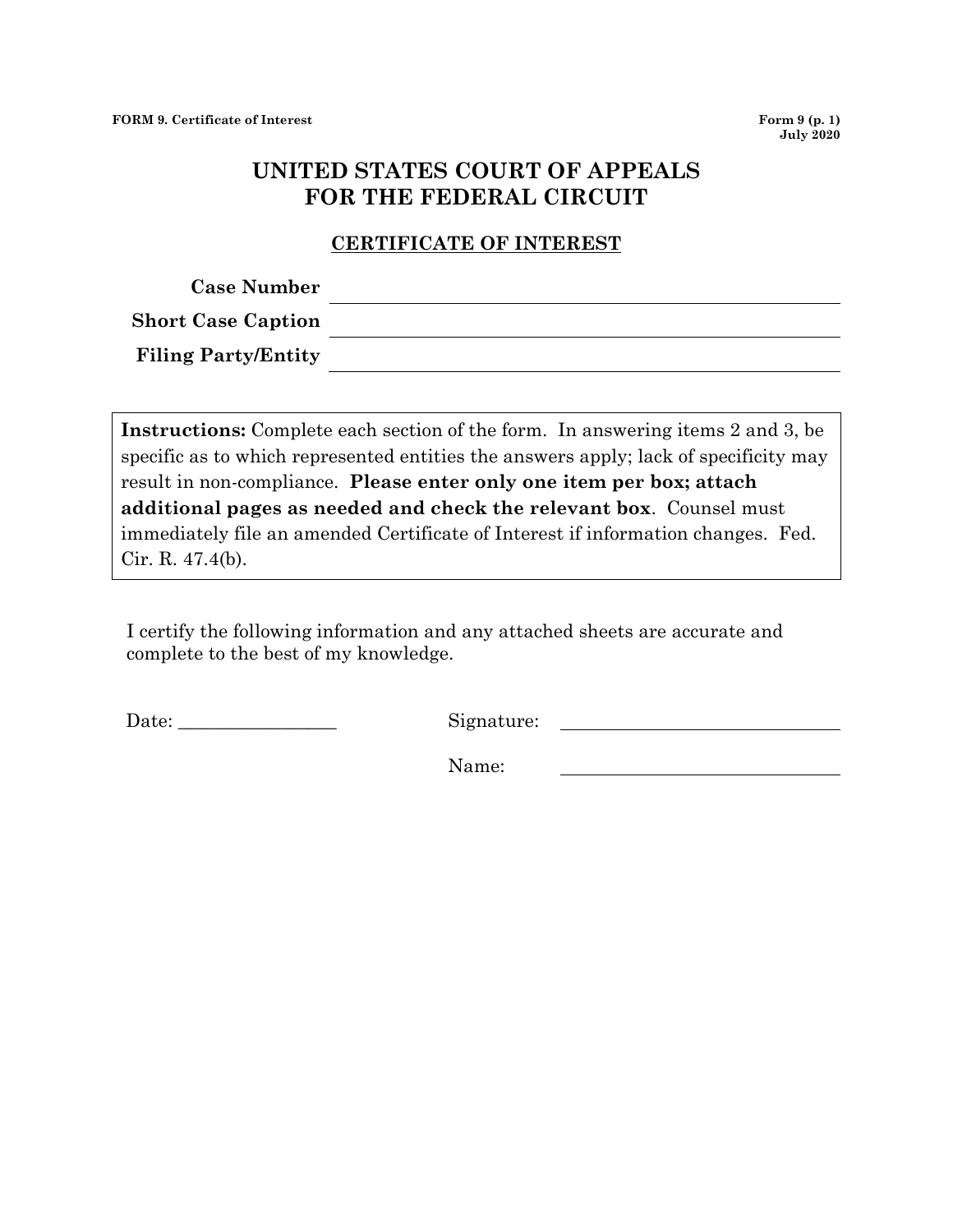**FORM 9. Certificate of Interest** 

**July 2020**

| 1. Represented<br>Entities.<br>Fed. Cir. R. $47.4(a)(1)$ .                                       | 2. Real Party in<br>Interest.<br>Fed. Cir. R. $47.4(a)(2)$ .                                                                                               | 3. Parent Corporations<br>and Stockholders.<br>Fed. Cir. R. $47.4(a)(3)$ .                                                                                    |
|--------------------------------------------------------------------------------------------------|------------------------------------------------------------------------------------------------------------------------------------------------------------|---------------------------------------------------------------------------------------------------------------------------------------------------------------|
| Provide the full names of<br>all entities represented<br>by undersigned counsel in<br>this case. | Provide the full names of<br>all real parties in interest<br>for the entities. Do not<br>list the real parties if<br>they are the same as the<br>entities. | Provide the full names of<br>all parent corporations<br>for the entities and all<br>publicly held companies<br>that own 10% or more<br>stock in the entities. |
|                                                                                                  | None/Not Applicable                                                                                                                                        | None/Not Applicable                                                                                                                                           |
|                                                                                                  |                                                                                                                                                            |                                                                                                                                                               |
|                                                                                                  |                                                                                                                                                            |                                                                                                                                                               |
|                                                                                                  |                                                                                                                                                            |                                                                                                                                                               |
|                                                                                                  |                                                                                                                                                            |                                                                                                                                                               |
|                                                                                                  |                                                                                                                                                            |                                                                                                                                                               |
|                                                                                                  |                                                                                                                                                            |                                                                                                                                                               |
|                                                                                                  |                                                                                                                                                            |                                                                                                                                                               |
|                                                                                                  |                                                                                                                                                            |                                                                                                                                                               |
|                                                                                                  |                                                                                                                                                            |                                                                                                                                                               |
|                                                                                                  |                                                                                                                                                            |                                                                                                                                                               |
|                                                                                                  |                                                                                                                                                            |                                                                                                                                                               |
|                                                                                                  | Additional pages attached                                                                                                                                  |                                                                                                                                                               |

Additional pages attached